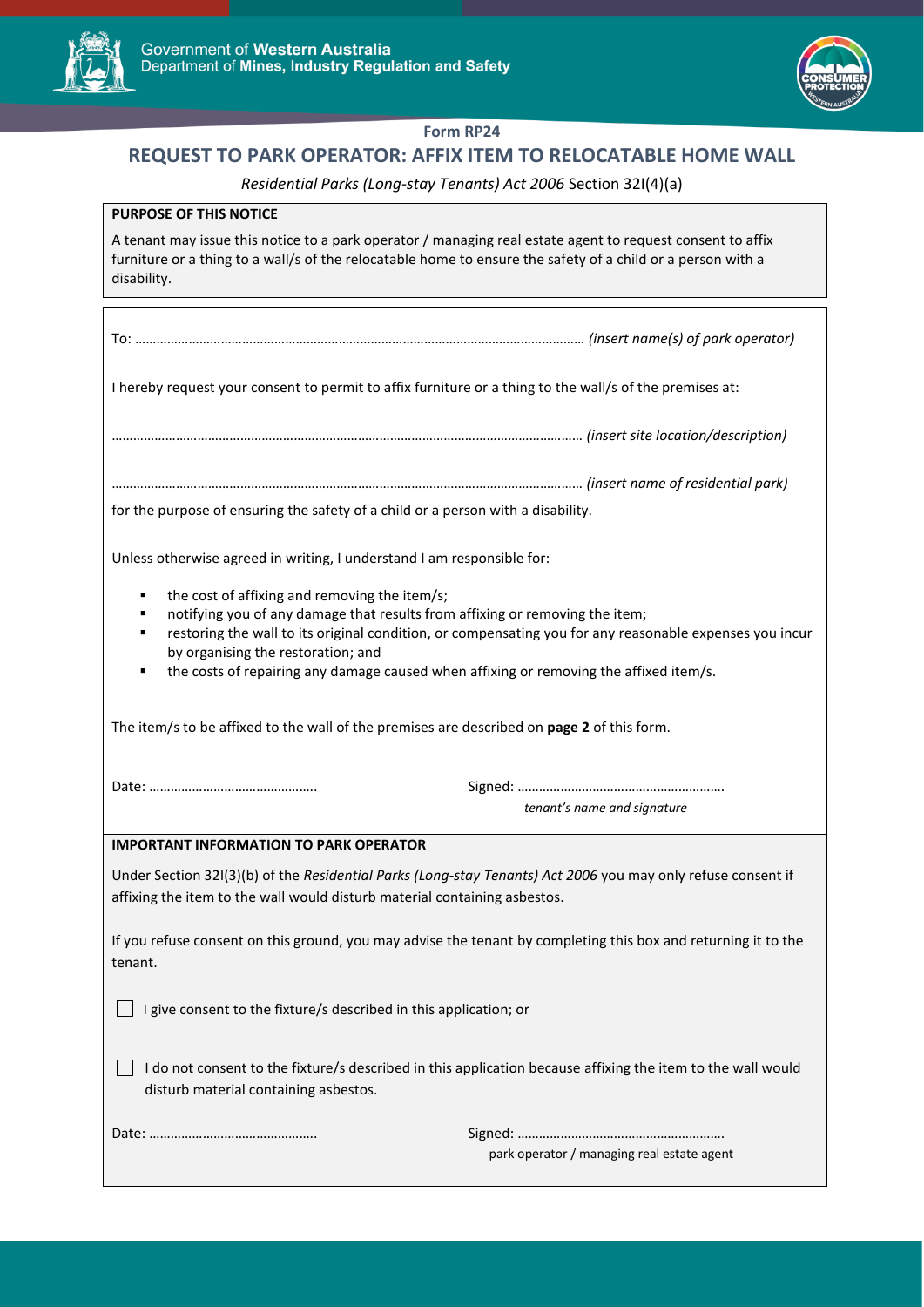### Address: …………………………………………………………………………………………………………………………………………………..

Phone number and other contact details (if any): ……………………………………………………………………………………

You must, within 14 days of receiving this notice, reply to the tenant or you will be deemed to have given your consent.

Please seek advice if you do not understand this notice or if you require further information. You may contact a community legal centre or the Department of Mines, Industry Regulation and Safety on 1300 30 40 54.

## **Description of Proposed Item/s**

*(This form may be used to obtain consent for more than one item – please ensure that all items are clearly described and shown in an attached photograph or on the sketch diagram below in the position where they will be fixed)* 

Item/s:

| I have attached a photograph of the item/s; OR<br>$\overline{\phantom{0}}$ |
|----------------------------------------------------------------------------|
|                                                                            |
| I have completed the diagram below.                                        |
|                                                                            |
|                                                                            |
|                                                                            |